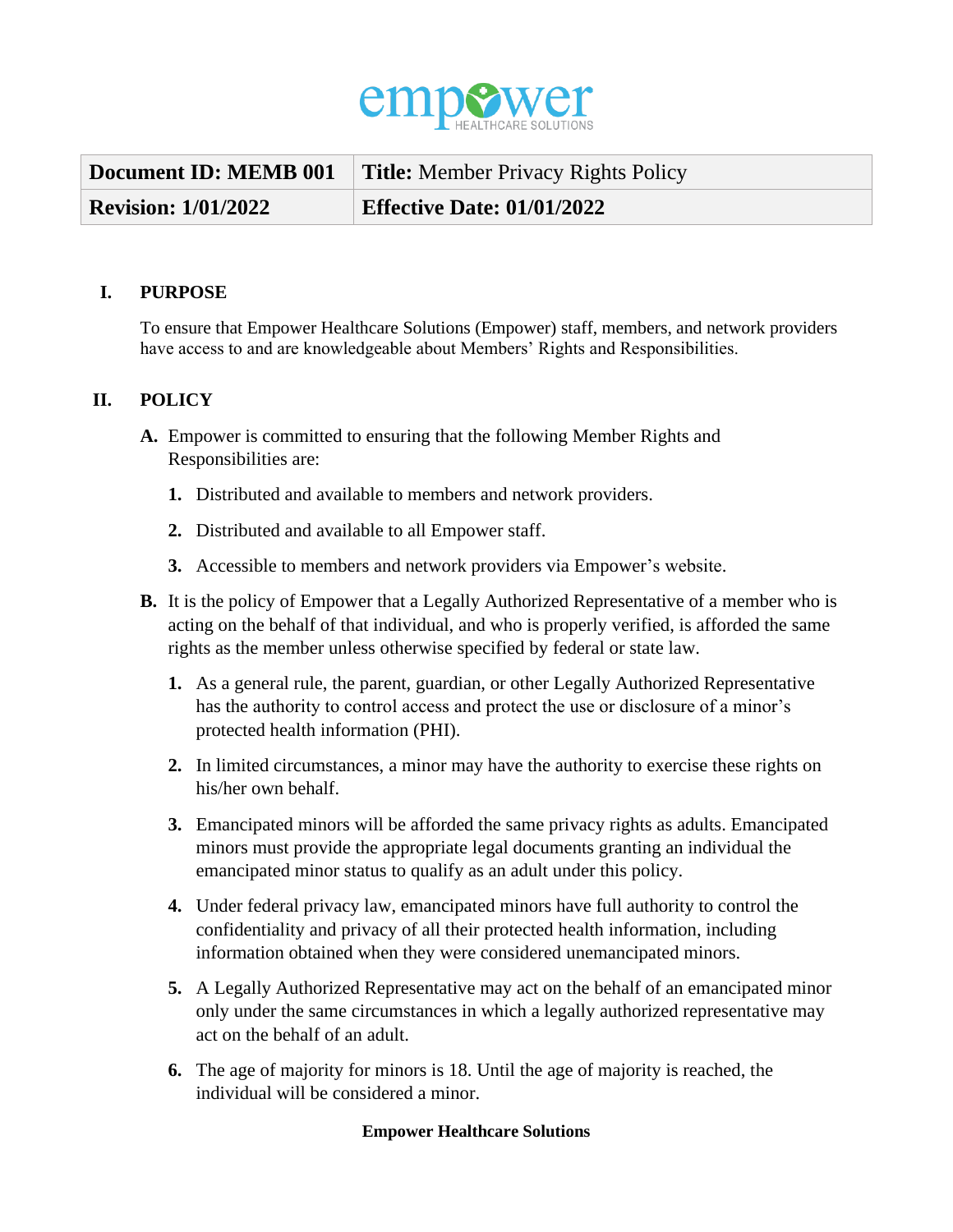

| Document ID: MEMB 001      | <b>Title:</b> Member Privacy Rights Policy |
|----------------------------|--------------------------------------------|
| <b>Revision: 1/01/2022</b> | <b>Effective Date: 01/01/2022</b>          |

- **C.** It is the policy of Empower that members are informed of their privacy rights through the Empower Notice of Privacy Practices, their health plan Privacy Notice, or health benefit information materials.
- **D.** Notice of Privacy Practices
	- **1.** Members have the right to adequate notice of the uses and disclosures of their PHI, and their rights and Empower legal duties with respect to PHI.
	- **2.** The Empower Notice is sufficiently broad to apply to and serve the needs of all lines of Empower business. If necessary, Empower may develop additional Notices to meet the unique needs of Empower are not accommodated in the primary Notice.
	- **3.** The Notice contains the elements required under 45 CFR §164.520(b), including but not limited to:
		- **a.** Empower entities to which the Notice applies
		- **b.** How Empower safeguards PHI
		- **c.** How Empower uses and discloses PHI
		- **d.** Member rights regarding PHI
		- **e.** How/when Empower may contact a member
		- **f.** How/when Empower provides a revised notice
		- **g.** The right of a member to be notified if his or her PHI is breached; and
		- **h.** Instructions for filing complaints about Empower privacy practices.
	- **4.** The Compliance Officer develops, maintains, and reviews, at least annually, the Notice to ensure accuracy. The Notice may be revised at any time to reflect:
		- **a.** Material changes in uses and disclosures of PHI
		- **b.** Changes to the rights afforded members under federal or state law; or
		- **c.** Changes to Empower legal obligations.
	- **5.** Empower distributes the Notice to members, subscribers on behalf of its members, or clients for distribution to their members in accordance with contractual requirements and the Privacy Rule and other applicable law. Distribution is accomplished according to the following schedule:
		- **a.** At the time of enrollment,
		- **b.** As required by contract or accreditation, and
		- **c.** Within 60 days of a material revision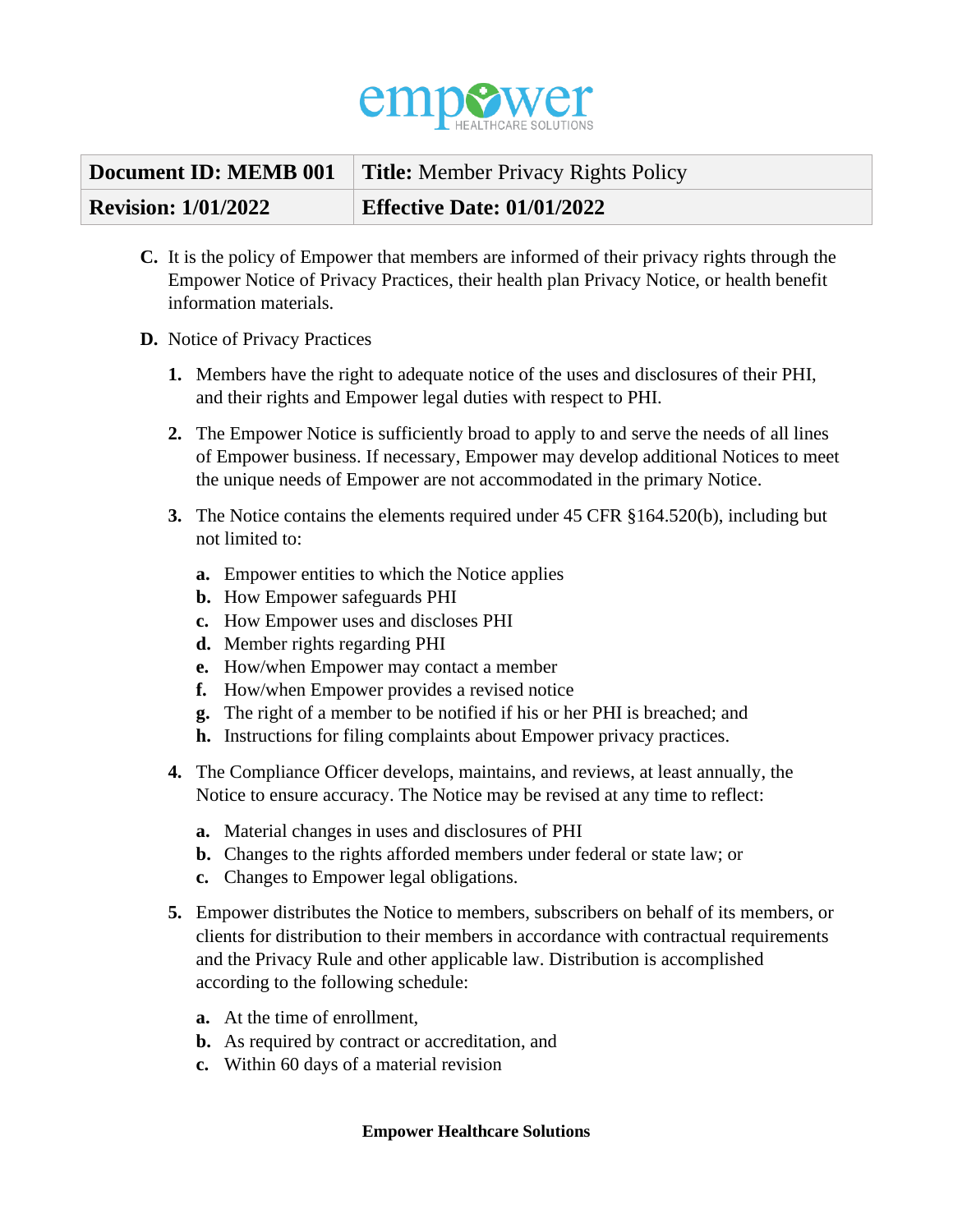

|                            | <b>Document ID: MEMB 001</b>   Title: Member Privacy Rights Policy |
|----------------------------|--------------------------------------------------------------------|
| <b>Revision: 1/01/2022</b> | <b>Effective Date: 01/01/2022</b>                                  |

- **6.** Current members may obtain a copy from the Empower web site, email, or in written format, upon request, by calling the customer service number located in their plan documents.
- **7.** Empower, when operating as a covered entity and not as a business associate, notifies appropriate individuals of the availability of the Notice and how to obtain it every three years or annually as required by accreditation or contract.
- **E.** Right to Request Restrictions
	- **1.** Members and their Legally Authorized Representatives have the right to and may request that Empower restrict the use and disclosure of their PHI for the purposes of:
		- **a.** Carrying out treatment, payment, and health care operations; or
		- **b.** Disclosing health information to a relative or other person who is involved in the member's care.
	- **2.** All requests for restrictions must be in writing. The member may, but is not required, to complete the Empower Request for Restriction form. Empower may accept any request as long as it meets the following criteria:
		- **a.** The request is signed by the member or the member's Legally Authorized Representative;
		- **b.** It includes but is not limited to the member's name, identification number, and date of birth;
		- **c.** It specifies what PHI is to be restricted and to which specific disclosure(s) the restriction applies; and
		- **d.** If the requestor is not the member, the request includes validation of the authority of the requestor to act on behalf of the member.
	- **3.** Requests that do not meet the above criteria are returned to the requestor within 10 business days of receipt with an explanation of why the request is being returned and what additional information is needed to process the request.
	- **4.** Empower is not required to agree to a member's request for a restriction on the use or disclosure of PHI and may deny the request or may agree to a restriction more limited

than what the member requested. Empower may deny requests to restrict the use or disclosure of PHI on the following grounds:

**a.** The use or disclosure is required by federal and/or state law, or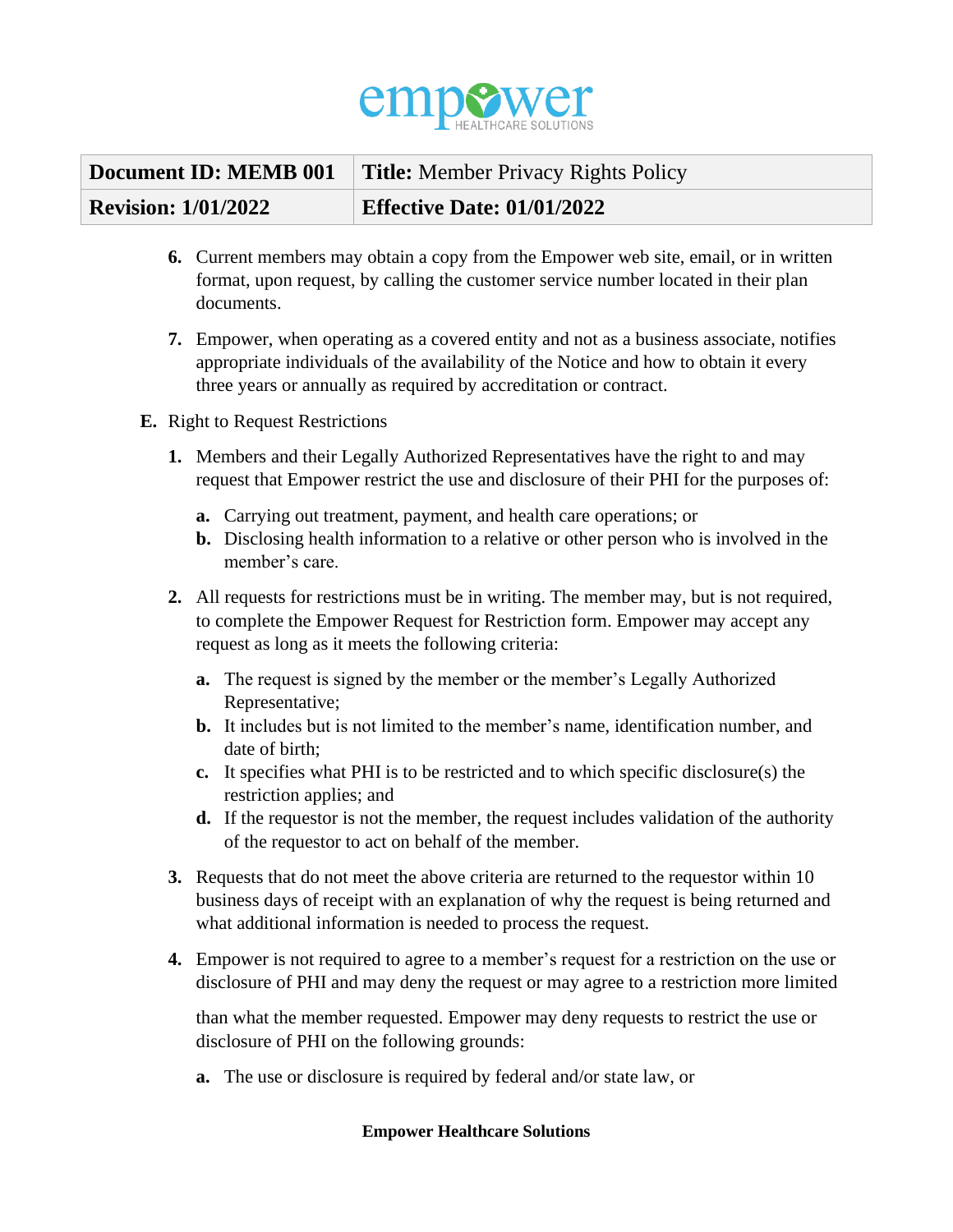

|                            | <b>Document ID: MEMB 001   Title: Member Privacy Rights Policy</b> |
|----------------------------|--------------------------------------------------------------------|
| <b>Revision: 1/01/2022</b> | <b>Effective Date: 01/01/2022</b>                                  |

- **b.** Empower needs to use or disclose the PHI in order to conduct its internal operations or its external business with clients, business associates, providers, insurers, and others.
- **5.** If the request is granted in whole or part, Empower may not use or disclose that member's PHI in violation of the restriction, unless the restricted PHI is needed to provide emergency treatment to the member. Under such circumstances, at the time of the disclosure, Empower notifies the provider of the restriction and asks the provider not to re-disclose the information once the emergency subsides. The information is then noted in the member record.
- **6.** Empower's privacy official or designee processes the request, enters the request and the reason for granting or denying the request in Empower's Information Technology (IT) system, flags the member record, and notifies the member, and any business associates who may use or disclose the restricted PHI, of the decision in writing. Before using or disclosing any member PHI, Empower staff reviews the member record to determine if there are any current restrictions on file.
- **7.** There are no appeal rights for a denied restriction request. The requestor however may complain about the denial through the Empower Complaints and Grievance Process.
- **8.** Empower may terminate its agreement to a restriction, if:
	- **a.** The member requests the termination in writing;
	- **b.** The member orally agrees to the termination and the oral agreement is documented in writing; or
	- **c.** Empower notifies the member that it is terminating its agreement to a restriction, except that termination is effective only as to PHI created or received after Empower has informed the member.
- **9.** Upon termination, Empower's privacy official, or designee, assigns an end date to any documentation alerting staff to the termination of the restriction and notifies within 10 business days of the termination any business associates previously notified of the original request to restrict.
- **10.** Members and their Legally Authorized Representatives have the right to and may request that their provider restrict the use and disclosure of their PHI when cash is used to pay for treatment. Restrictions include use and disclosures to carry out treatment, payment, and health care operations.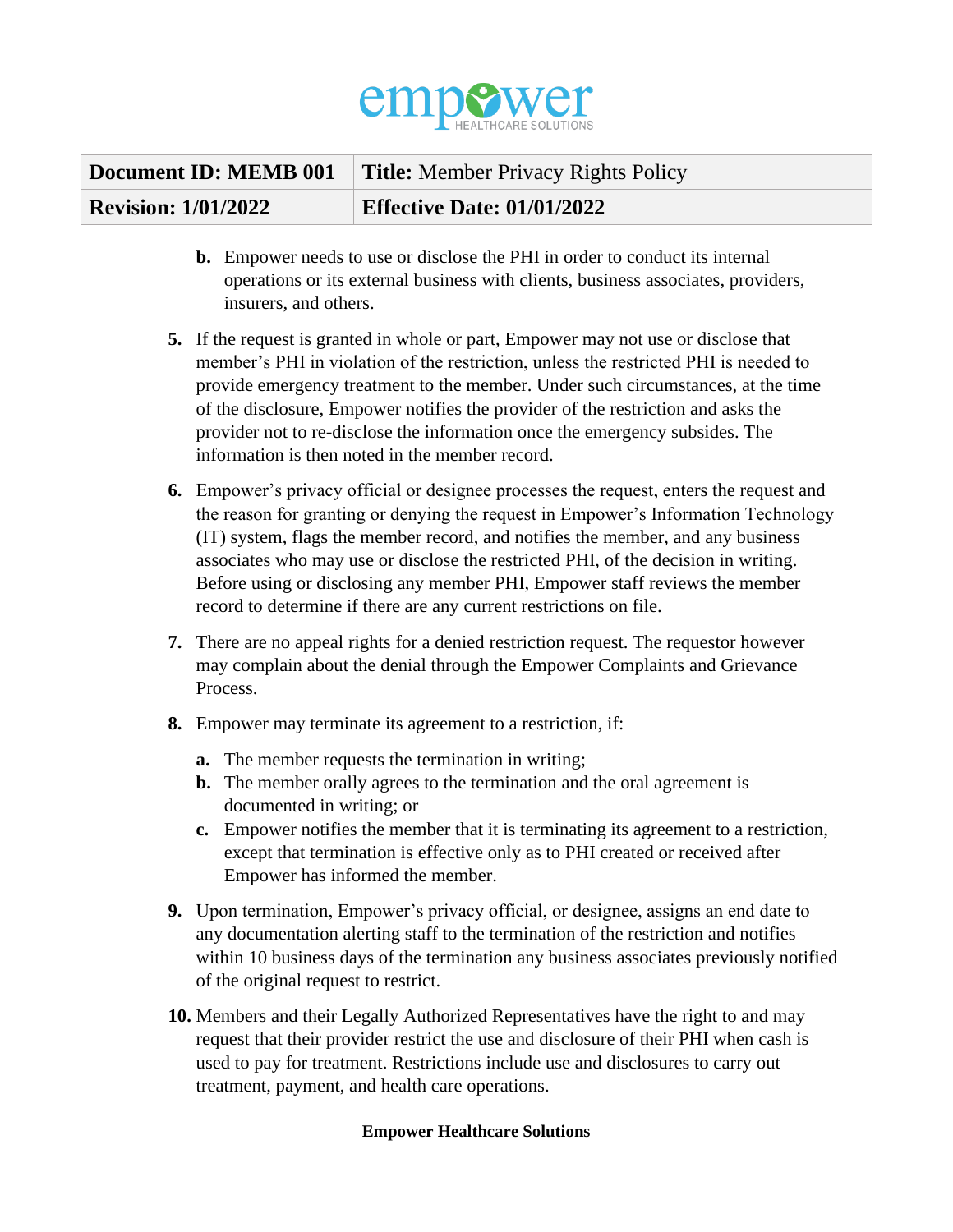

| Document ID: MEMB 001      | <b>Title:</b> Member Privacy Rights Policy |
|----------------------------|--------------------------------------------|
| <b>Revision: 1/01/2022</b> | <b>Effective Date: 01/01/2022</b>          |

- **F.** Right to Request Confidential Communications
	- **1.** A member, or the member's Legally Authorized Representative, has the right to request that Empower communicate his/her protected health information in a certain way or to a certain location.
	- **2.** Empower accommodates requests of this nature provided that:
		- **a.** The request is in writing;
		- **b.** The individual specifies a reasonable alternate address, phone number, or other means of contact; and
		- **c.** For reimbursements, if the member is a minor and the parent is not the policyholder, the individual provides a copy of the canceled check or a receipt of payment, with the payer clearly identified, if the request includes a change in Empower payment practices.
	- **3.** Requests that do not meet the above criteria are returned to the requestor within 10 business days with an explanation stating why the request is being returned and what additional information is required to process the request.
	- **4.** Empower is not required to agree to a member's request for alternative communication of PHI and may deny the request.

Empower may deny requests for alternate means of communication-based on:

- **a.** Whether the request is reasonable, and
- **b.** Whether or not it is within the administrative capacity of Empower operations.
- **5.** There are no review/appeal rights for denied alternative communication requests however the member, or the member's Legally Authorized Representative, may complain through the Empower Complaint and Grievance process.
- **6.** If an individual indicates that the information will cause endangerment if the request is not approved, the privacy official or designee discontinues consideration of the reasonableness of the request and honors the request to the extent possible. Empower delegate staff may accept a verbal request for alternate means of communication due to endangerment under emergent/urgent conditions.
- **7.** When circumstances preclude direct contact with the member and an intermediary agency is identified as the alternate means of communication, Empower faxes on behalf of the member (or mails depending on the level of urgency) an authorization to disclose PHI form to the intermediary agent with a cover letter stating: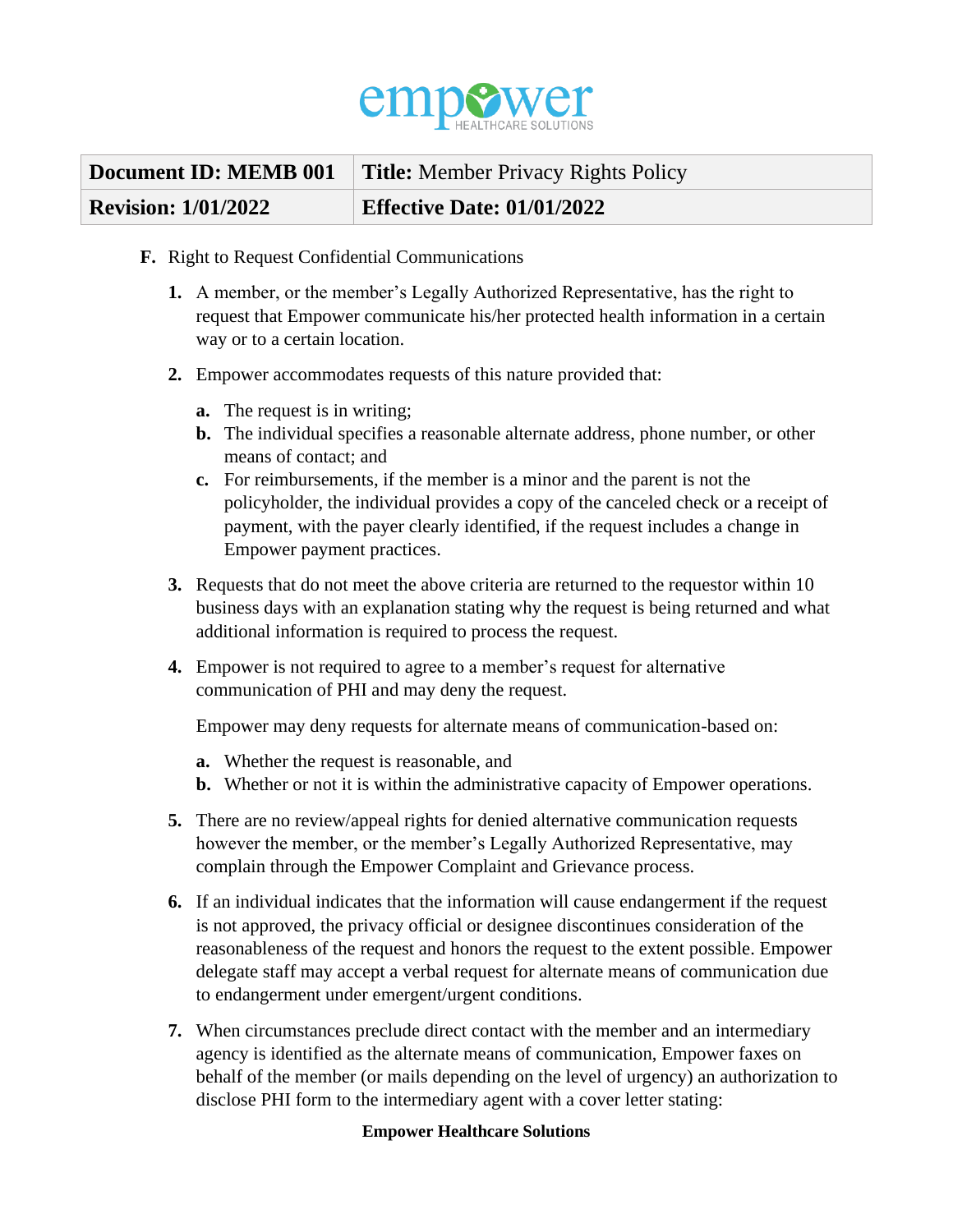

|                            | <b>Document ID: MEMB 001</b>   Title: Member Privacy Rights Policy |
|----------------------------|--------------------------------------------------------------------|
| <b>Revision: 1/01/2022</b> | <b>Effective Date: 01/01/2022</b>                                  |

- **a.** The reason for the form;
- **b.** What information is required to execute the request; and
- **c.** A statement indicating an inability to honor the request without the member's documented permission granting the release of PHI to the agency.
- **8.** Empower's privacy official or designee enters all routine and/or urgent/emergent requests and the reason for granting or denying the request in Empower's IT system, flags the member record, and notifies the member of the decision in writing. S/he forwards the request to the appropriate Empower department or client (as required by contract) within 5 business days on routine requests and 1 business day on urgent/emergent requests to accommodate member/vendor file updates.
- **9.** The alternate means of communication remains in effect until another written request is received from the member or the member's Legally Authorized Representative.
- **G.** Right to Access, Amend, Inspect, and Copy the Designated Record Set Members and their Legally Authorized Representative have the right to access, amend, inspect and obtain a copy of all or part of their health information as long as Empower maintains such information in a designated record set (DRS).
- **H.** Right to Request an Accounting of Disclosures
	- **1.** Members and their Legally Authorized Representatives have the right to and may request an accounting of certain disclosures made by Empower in the six years prior to the date on which the accounting is requested (or a shorter time at the request of the member).
	- **2.** Upon request, Empower provides Individuals/Members or their Legally Authorized Representatives with one (1) Accounting report per 12-month period, free of charge.
	- **3.** Empower may charge the member a reasonable cost, based on state regulations, for each additional request.
	- **4.** All accounting requests must be in writing. The member or the member's Legally Authorized Representative may complete the Empower form entitled "Accounting of Disclosures" or Empower may accept any request as long as it meets the following criteria:
		- **a.** The request is signed by the member or the member's Legally Authorized Representative;
		- **b.** It includes the member's name, identification number, and date of birth;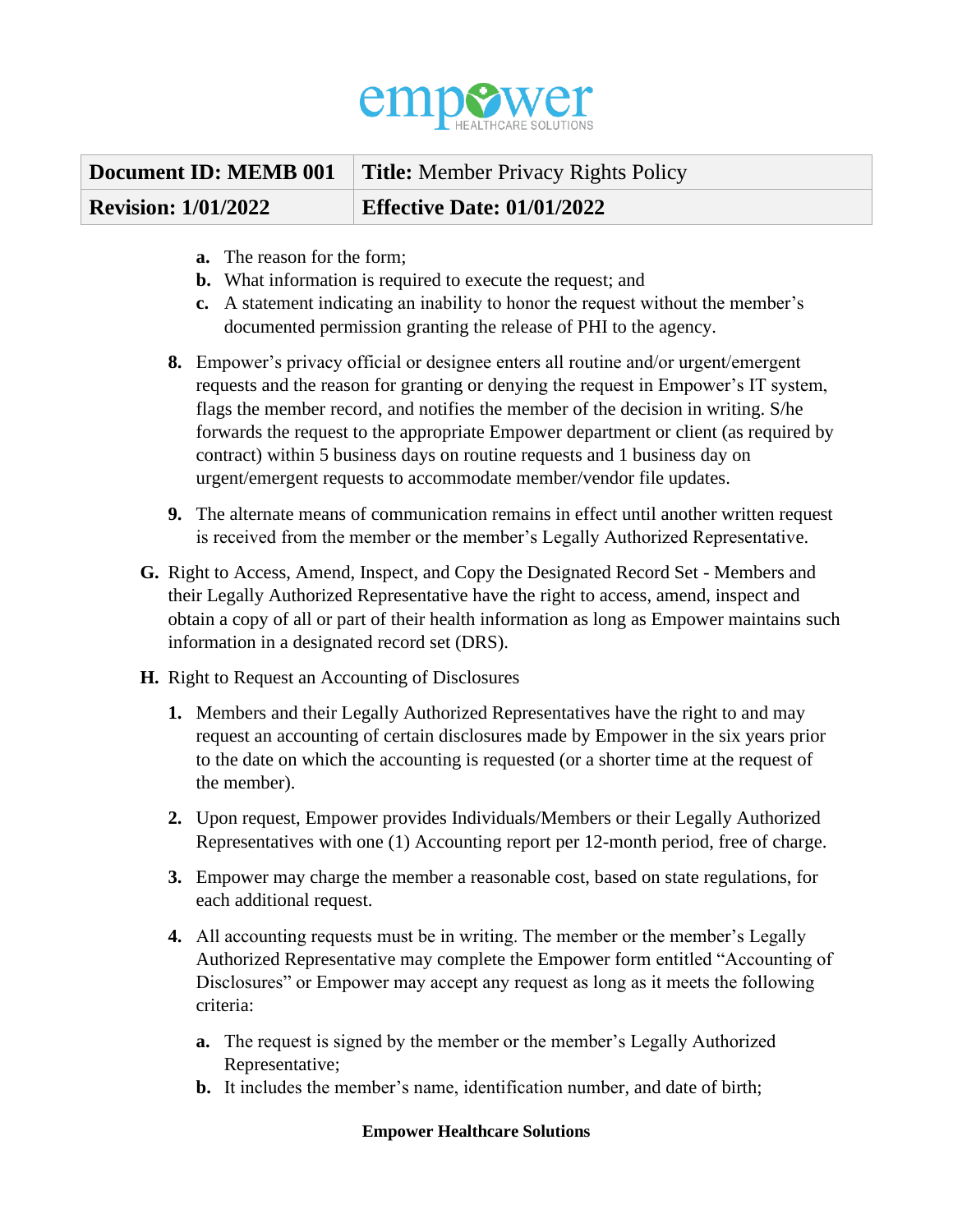

|                            | <b>Document ID: MEMB 001</b>   Title: Member Privacy Rights Policy |
|----------------------------|--------------------------------------------------------------------|
| <b>Revision: 1/01/2022</b> | <b>Effective Date: 01/01/2022</b>                                  |

- **c.** It identifies an address to which the report is sent;
- **d.** It specifies a date range for the accounting period; and
- **e.** If the requestor is not the member, the request includes validation of the authority of the requestor to act on behalf of the member.
- **5.** Requests that do not meet the above criteria are returned to the requestor within ten (10) business days of receipt with an explanation stating why the request is being returned and what is needed to process the request.
- **6.** Empower's privacy official or designee, is responsible for processing accounting requests within 60 days unless state law requires a more timely submission. Empower may take a one-time 30-day extension if the privacy officer is unable to process the

request within the original 60-day limit. Empower is required however to notify the requestor in writing of any extension outlining the reason(s) for the delay.

- **7.** All disclosures are recorded in the appropriated IT system or sent to the Compliance Department at the time of disclosure. An accounting is retrieved from this system/log at the time of the request. Accountable Disclosures included, at a minimum:
	- **a.** Disclosures required by law such as reporting of child or elder abuse (unless state law restricts accounting);
	- **b.** Disclosures to public health authorities;
	- **c.** Disclosures required by a subpoena or Court Order;
	- **d.** Disclosures to law enforcement authorities;
	- **e.** Disclosures for research; and
	- **f.** Impermissible disclosures.
- **8.** The following disclosures are NOT subject to accounting:
	- **a.** Disclosures made for the purposes of treatment, payment, and health care operations (TPO);
	- **b.** Disclosures made to the Individual of the Individual/Member's PHI;
	- **c.** Incident to a use or disclosure otherwise required or permitted;
	- **d.** Disclosures made pursuant to an Individual/Member authorization;
	- **e.** Disclosures for facility directories;
	- **f.** Disclosures to persons involved in the Individual/Member's care;
	- **g.** Disclosures for Corporate security or intelligence needs;
	- **h.** Some Disclosures made to law officials or correctional institutions;
	- **i.** Disclosures made as part of a limited data set.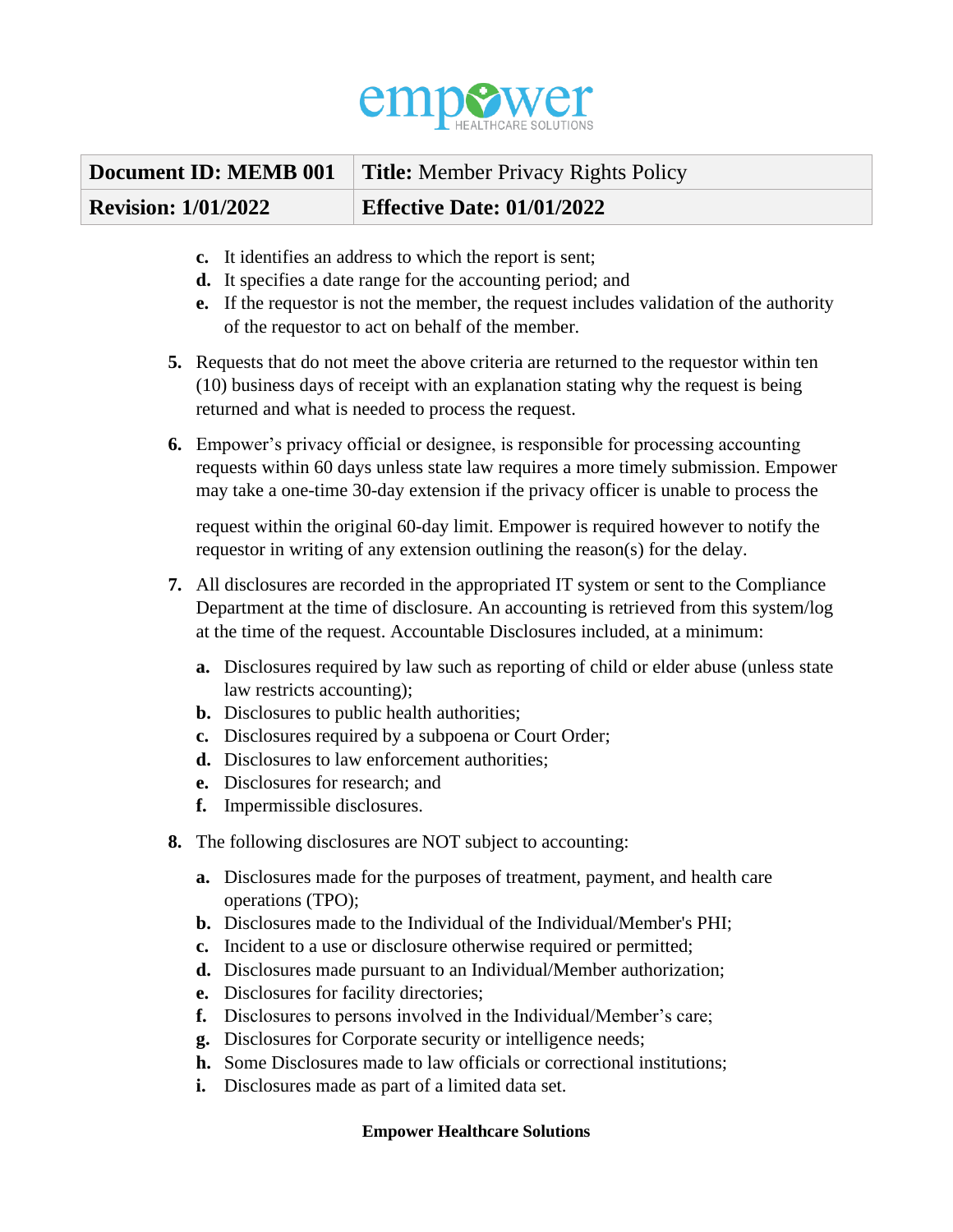

|                            | <b>Document ID: MEMB 001</b>   Title: Member Privacy Rights Policy |
|----------------------------|--------------------------------------------------------------------|
| <b>Revision: 1/01/2022</b> | <b>Effective Date: 01/01/2022</b>                                  |

- **9.** Prior to releasing any requested information, Empower's privacy official or designee validates the information is correct given the nature of the request and marks the sections that may be denied access under federal and state law. If there are government requested suspensions, the privacy official retrieves the specific documentation about the suspension and submits the list of accountable disclosures, the suspension request, and the review determination sheet to a designated licensed professional for a final determination on what content to release. The final accounting report is mailed to the requestor under the Empower accounting cover letter.
- **10.** The following information is included
	- **a.** Date of Disclosure;
	- **b.** Name of recipient of the disclosure
	- **c.** Address of the Recipient, if known;
	- **d.** Brief description of PHI that was disclosed; and
	- **e.** A brief statement of the purpose of the disclosure or a copy of the written request for disclosure.
- **11.** For multiple Accountable Disclosures made to the same entity and for a single purpose, Empower's privacy official or designee records the following information:
	- **a.** All information listed in item 10 above for the first disclosure during the Accounting period; then
	- **b.** The frequency, or number of disclosures made during the Accounting period; and
	- **c.** The date of the last disclosure during the Accounting period.
- **12.** There are no appeal rights for denied disclosures. The requestor however may file a complaint about the denial through the Empower Complaints and Grievance Process.

If some of the accountable disclosures are denied, the requestor is notified in writing. The notification includes:

- **a.** The reason for the partial denial
- **b.** Applicable appeal rights if available under state law, and
- **c.** The right to file a complaint
- **13.** If the member requests that Empower send the accounting to a third party, the request must be made in writing.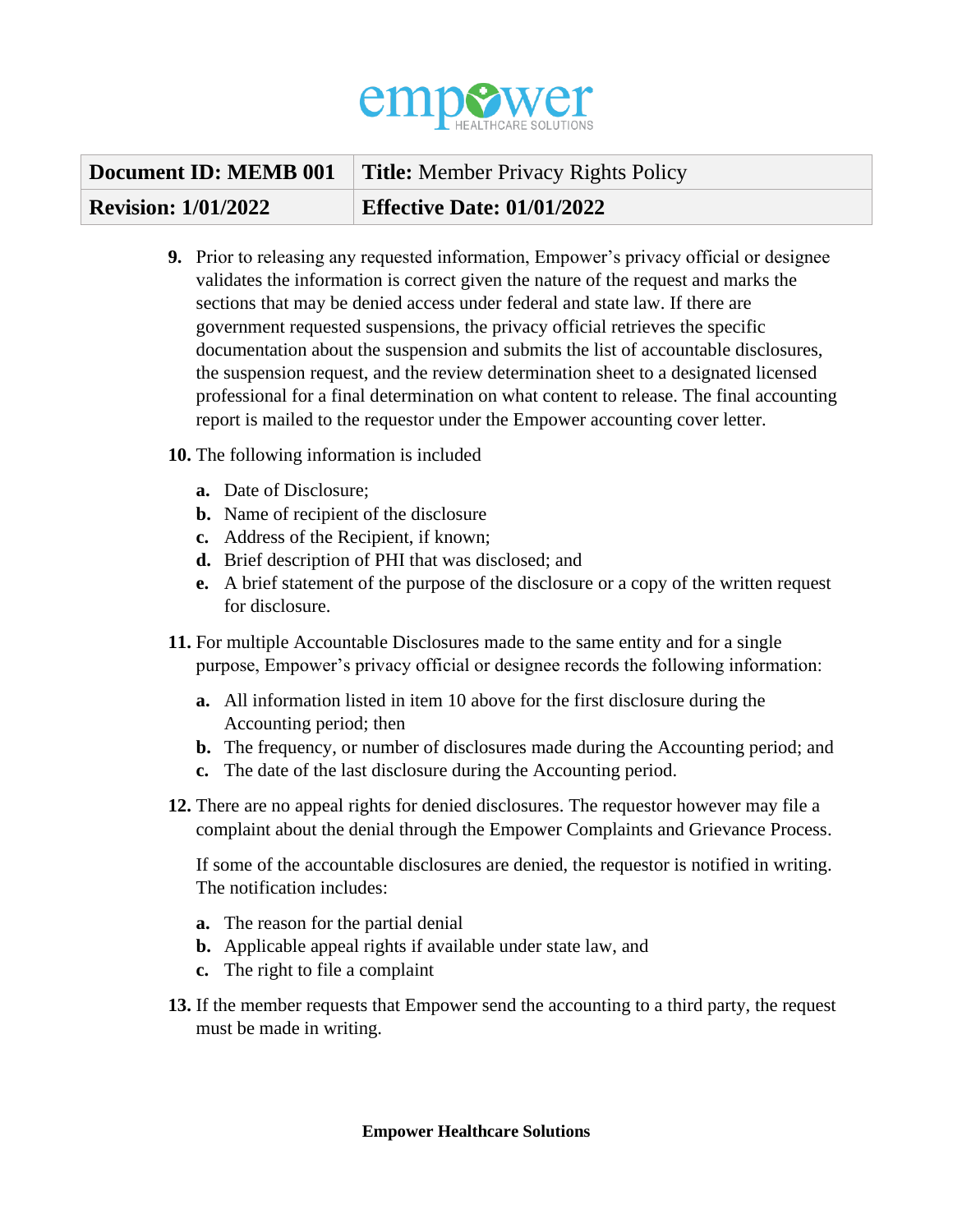

| Document ID: MEMB 001      | <b>Title:</b> Member Privacy Rights Policy |
|----------------------------|--------------------------------------------|
| <b>Revision: 1/01/2022</b> | <b>Effective Date: 01/01/2022</b>          |

- **14.** If the member chooses to use any other form the content in that form must be validated against the criteria established by the HIPAA Privacy Rule for a valid authorization.
- **15.** Empower retains a copy of an accounting report provided to the member or the member's Legally Authorized Representative for a period of ten (10) years from the date of release.
- **I.** Privacy Rights of Minors
	- **1.** CONTROL BY PARENT OR GUARDIAN
		- **a.** Parents or guardians ordinarily have the authority to control the PHI of a minor by exercising the rights granted to a minor. For example, a parent or guardian typically has the authority to do the following:
			- **i.** Sign a consent form permitting health care services for the minor;
			- **ii.** Sign an authorization form permitting the use and disclosure of the minor's PHI;
			- **iii.** Object to the use and disclosure of the minor's PHI to friends and family involved in the minor's health care;
			- **iv.** Inspect or copy the minor's DRS;
			- **v.** Request amendment of the minor's PHI;
			- **vi.** Request an accounting of disclosures of the minor's PHI;
			- **vii.** Request additional privacy protections, including confidential communications, with respect to the minor's PHI; and
			- **viii.** File a privacy complaint with the agency or with the United States Department of Health and Human Services Office for Civil Rights.
		- **b.** In certain circumstances, such as a medical emergency, a minor may receive treatment without the consent or written permission of his/her parent or guardian. In these circumstances, the parent or guardian nevertheless retains the authority to control the privacy of the minor's PHI.

# **2.** MINOR'S AUTHORITY TO EXERCISE PRIVACY RIGHTS

- **a.** There are exceptions to the general rule under which a minor is permitted to exercise the privacy rights listed in the above section on his or her own behalf. These exceptions are as follows:
	- **Empower Healthcare Solutions i.** When the minor may lawfully obtain health care services without the consent of a parent, guardian, or other person acting *in loco parentis*, and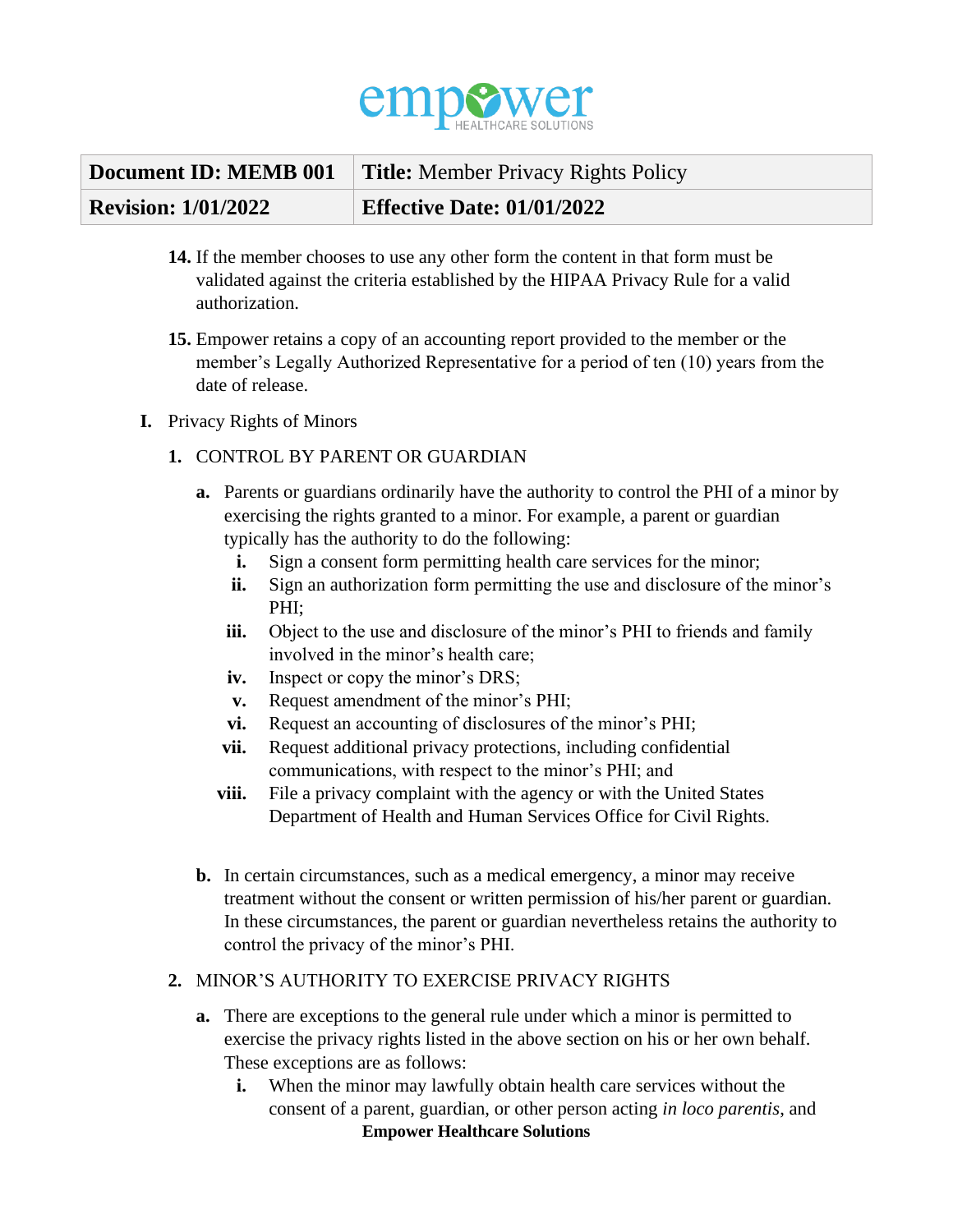

|                            | <b>Document ID: MEMB 001</b>   Title: Member Privacy Rights Policy |
|----------------------------|--------------------------------------------------------------------|
| <b>Revision: 1/01/2022</b> | <b>Effective Date: 01/01/2022</b>                                  |

the minor, a court, or another person authorized by law consents to such health care service. When the law requires only the consent of the minor, the minor has the authority to exercise his or her own privacy rights even if the parent or guardian has also consented to the health care service or the minor has voluntarily chosen to involve the parent or guardian in his or her health care.

- **ii.** When a parent, guardian, or other person acting *in loco parentis* agrees to confidentiality between the provider and the minor with respect to a particular health care treatment or service.
- **iii.** When the minor may lawfully obtain substance use disorder services without parental consent, the minor must consent to all releases including releases to parents.
- **b.** Although minors are permitted to exercise the privacy rights identified in item 1a. given the circumstances outlined in item 2a. above, minors *are not always*  permitted to exercise those rights to prevent disclosures of their PHI to parents or guardians. These standards vary from state to state.
- **c.** In all cases, disclosures to, or access by, a parent or guardian to the minor's PHI should be decided in accordance with federal and state privacy laws. In many cases, this will require technical assistance from Empower's privacy official or his/her designee.

# **3.** ABUSE, NEGLECT, OR ENDANGERMENT

- **a.** Empower may deny a parent or guardian the authority to exercise the privacy rights of minor if:
	- **i.** The minor has been or may be subject to violence, abuse, or neglect by the parent or guardian, or could be endangered if the parent or guardian is treated as a personal representative; and
	- **ii.** A licensed clinician decides, using his or her professional judgment, that it is not in the best interest of the minor to treat the parent or guardian as a personal representative.
	- **iii.** In such cases, the minor or other authorized representative will have the authority to control the privacy of his or her PHI.

# **4.** REDISCLOSURE OF INFORMATION

Information received from health care providers for claims, case management or coordination of care may not be redisclosed to the minor, and/or the parents. Refer the requesting party to the treating health care provider for specific information.